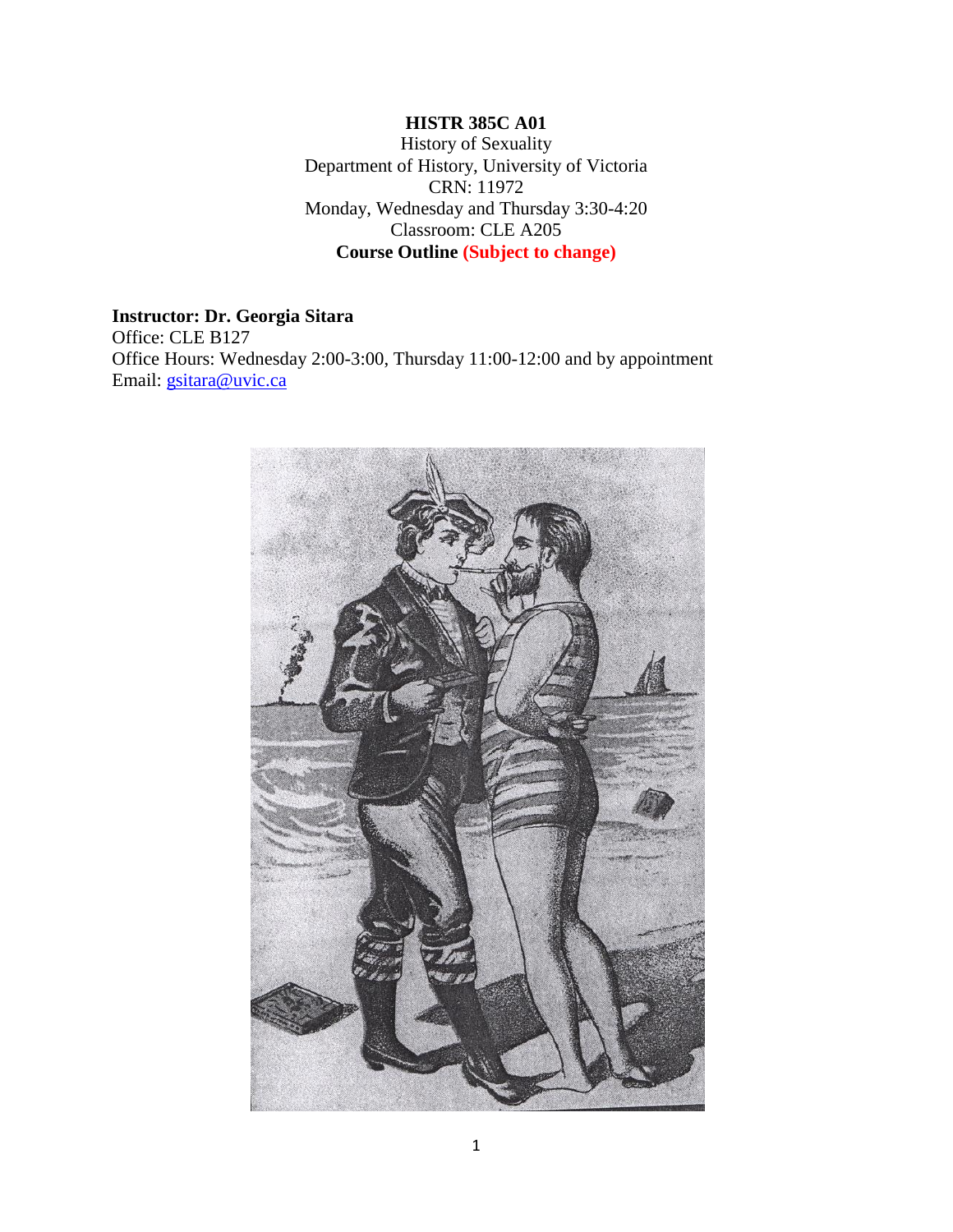#### **Course Description**

This course explores the history of sexuality in three geographical regions, Europe, the United States and Canada, with a focus on the nineteenth and twentieth centuries. The course is organized thematically and engages key scholars and ideas in the history of desire, including age of consent, the historical construction of heterosexuality and homosexuality, as well as the sexual nature of same sex intimacy. Other course themes include intergenerational sex, bisexuality and free love. This course takes up these and other themes to explore dominant ideologies and the everyday practices of a variety of historical bodies and their pleasures.

Each week is designed as a unit on a theme and will include lecture, film and open class discussion. Students are strongly encouraged to do the assigned readings for the Monday session.

#### **Course Readings**

All course readings are available electronically through the University Library website. Go to [http://library.uvic.ca](http://library.uvic.ca/) and click on course reserves, and then click on our course number HSTR 358CA01. Our course readings are listed alphabetically by journal or book title. With the exception of some book chapters (which are available through the course reserves as electronic PDFs), all other readings can be accessed individually through the library database America: History and Life. Copy and paste the exact title into the database. A link to the reading should come up. If you are having trouble accessing any of the course readings, please contact the library reserve desk ASAP at [reserve@uvic.ca](mailto:reserve@uvic.ca) or by telephone at 250-721-6673.

Please do the readings to ensure to maximize your learning and optimal success in this course.

#### **Course Requirements and Grade Distribution**

**10% Attendance and Participation**

**10% Research Proposal due Thursday October 12 at the beginning of class 20% Critical Reflection due Thursday November 2nd at the beginning of class**

- **30% Research Paper due Thursday November 23rd at the beginning of class**
- **30% Final Exam December Date set by the University**

**10% Attendance and Participation:** Students are expected to attend every session having done all the readings and prepared for informed engagement with lecture, film and discussion.

**10% Research Proposal due October 12th at the beginning of class:** The research paper assignment is an opportunity for students to research and write about a theme of their choice in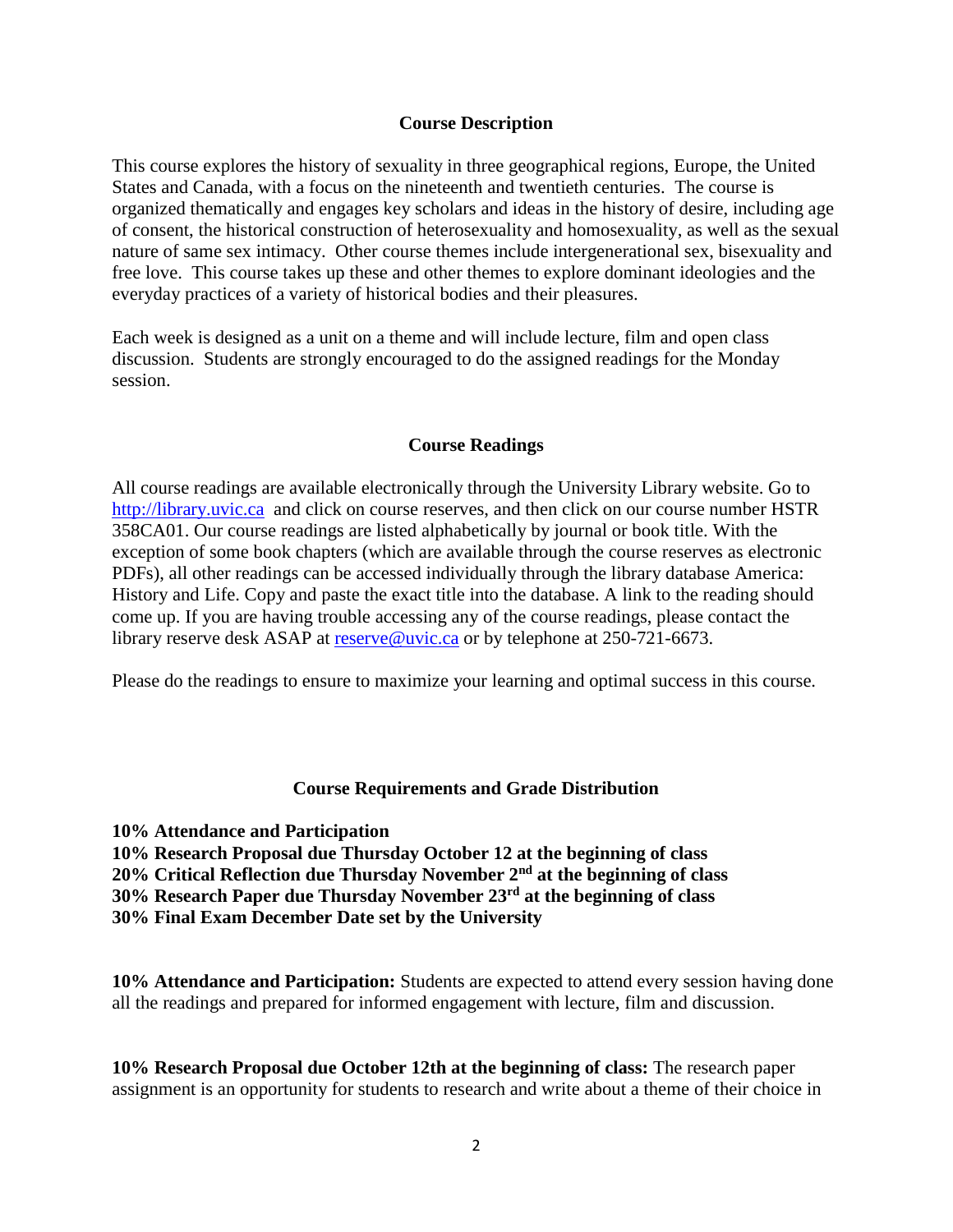the history of sexuality. There are two components to the research paper assignment. Students are required to submit a research proposal and a working annotated bibliography. Your proposal should be 100-200 words (double spaced) and provide a clear description of the theme or focus of your research paper. What do you want to learn about? What questions do you want to answer? The bibliography should list a minimum of the *five* non-course-based academic secondary sources (books, book chapters, journal articles, etc.) and provide a short description of each title demonstrating how each will contribute to your research. For citations and bibliography, students are required to follow the History Department Style Guide: <https://www.uvic.ca/humanities/history/assets/docs/styleguide.pdf>

The proposal and bibliography will provide me with an opportunity to offer feedback and suggestions to strengthen your work. If you need help, at any stage of your process, please send me an email and come see me. It would be my pleasure to help you find a topic, narrow down your topic, and find relevant sources.

Please note: Students are required to attach and resubmit their marked proposal and preliminary bibliography with their final research paper.

#### **20% Critical Reflection due Thursday November 2nd at the beginning of class** Students are required to write 3-4 pages double spaced (750-1000 words) on the material

assigned for the week of Monday October 16<sup>th</sup> on "*Age, Youth and Intergenerational Sex.*" What did you learn from each source? What is the argument and evidence presented by each author? What are some of the differences between the sources? What do they have in common? Which arguments did you find most persuasive and why? Students are welcome to use lecture notes as well as the material assigned for the unit on Courtship (week of Monday October  $23<sup>rd</sup>$ ) to strengthen their answer.

This is an assignment on the course material. It is an opportunity for students to write about, and get feedback on, their thinking on the required readings. It is meant to help students prepare for writing the essay questions on the final exam. Students need to provide a bibliography of all the sources they have consulted and considered in writing this assignment, using the History Department Style Guide:<https://www.uvic.ca/humanities/history/assets/docs/styleguide.pdf>

**30% Research Paper Thursday November 23rd at the beginning of class: T**he research paper should be 6-7 pages double spaced (1500-1750 words) and should contain discussion of all the material that appears in your bibliography. You are welcome to use class materials in addition to your five non-course based sources. For citations and bibliography, students are required to follow the History Department Style Guide: <https://www.uvic.ca/humanities/history/assets/docs/styleguide.pdf>

Students are required to attach and resubmit their marked proposal and preliminary bibliography with their final research paper.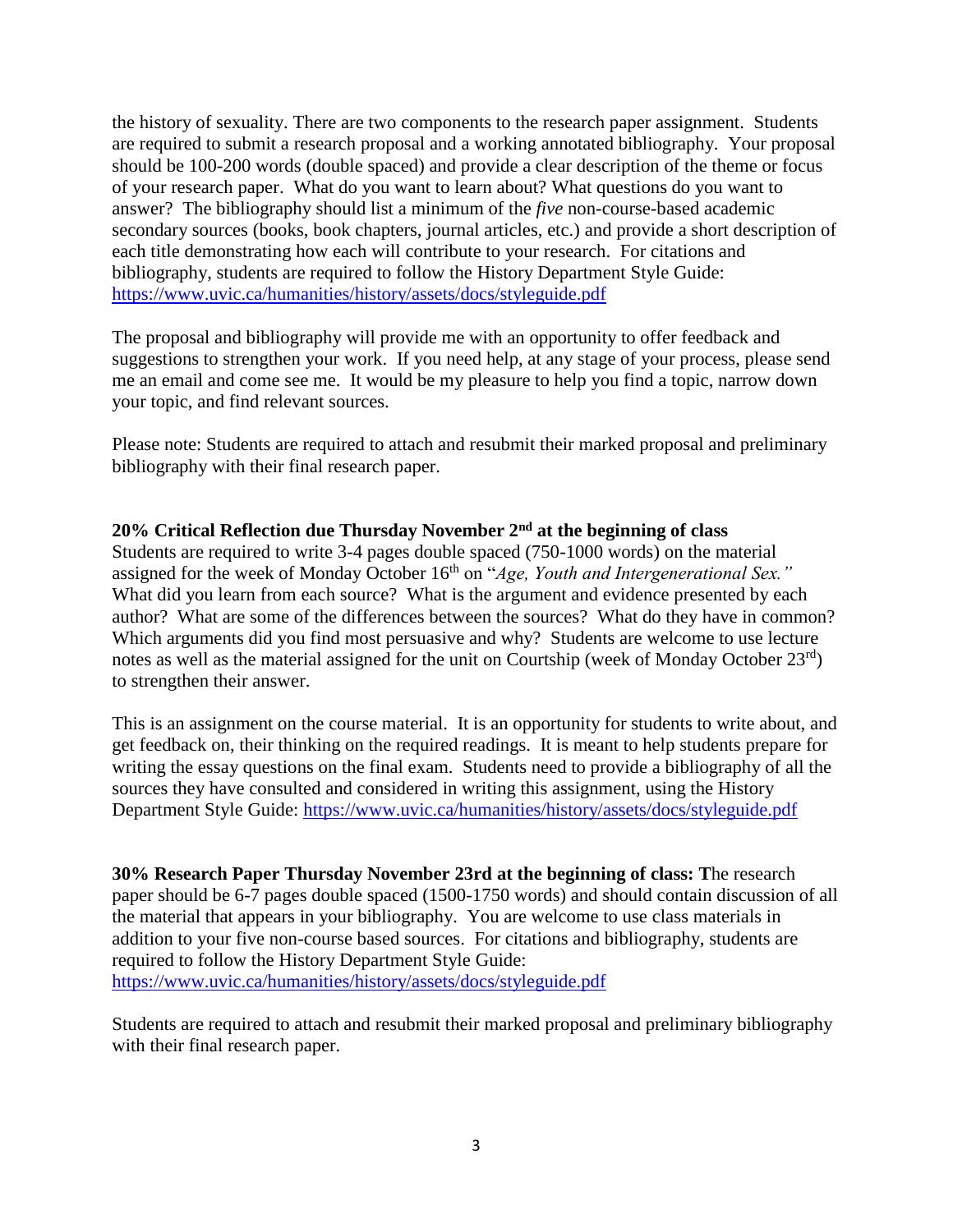**30% Final Exam December Date set by the University:** The exam will be held during the University exam period and the date will be set by the University. It will be composed of THREE essay style questions on course themes. Students will be required to draw on course readings, films and lectures to support their answers. Exam questions will be distributed and discussed in class during the last week of classes.

## **How to Succeed in This Course**

- do the readings before you come to class
- bring your readings to class
- come to class and pay attention
- take notes during lecture, film and discussion
- review your notes
- ask questions in class, by email and in office hours when you need clarification
- do the work
- do your best
- ask for assistance and support (everyone struggles and resources are available to help)
- let me know how I can best support you

## **Course Schedule**

## **Wednesday September 5 and Thursday September 6**

Introduction and Welcome

**Monday September 11, Wednesday September 13 and Thursday September 14** *Historicizing Sex: Thinking about Sex Historically*

Film clips: *Thou Shalt Not: Sex, Sin and Censorship in the Pre-Code Hollywood Era*

- Lawrence Stone, "Libertine Sexuality in Post-Restoration England: Group Sex and Flagellation among the Middling Sort in Norwich in 1706-07," *Journal of the History of Sexuality,* 2.4 (April 1992): 511-526.
- David Gaimster, "Sex and Sensibility," *History Today*, 50.9 (Sept. 2000): 10-15.
- Anna Clark, "Twilight Moments," *Journal of the History of Sexuality,* 14.1/2 (2005): 139-160.

#### **Monday September 18, Wednesday September 20 and Thursday September 21** *Historicizing Heterosexuality: Intimacy Between Women and Men* Film Clips: *Thou Shalt Not: Sex, Sin and Censorship in the Pre-Code Hollywood Era*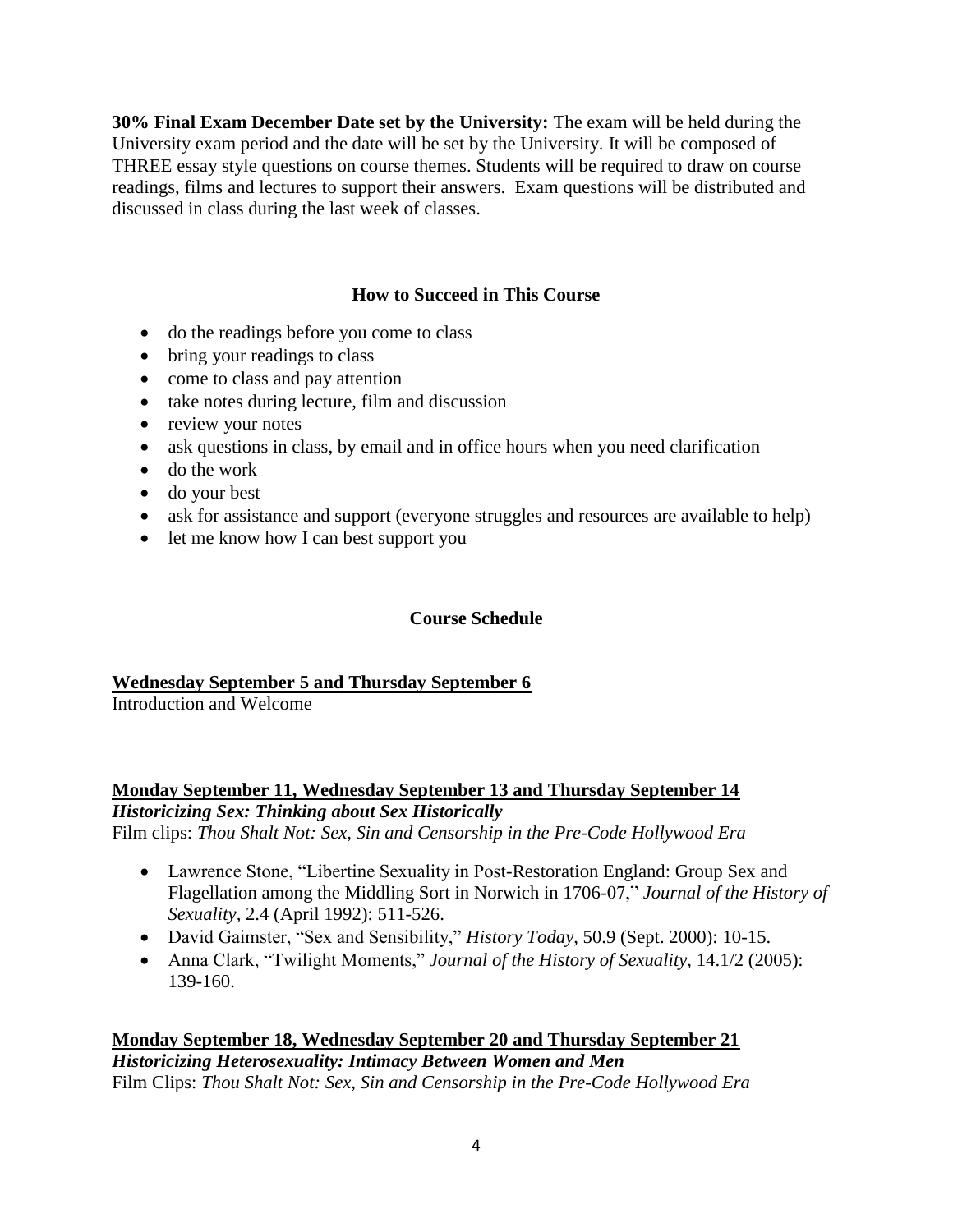- Jonathan Katz, "The Invention of Heterosexuality," *Socialist Review*, 20.1 (1990): 7-34.
- Hanne Blank, "The Pleasure Principle," *Straight: The Surprisingly Short History of Heterosexuality* (Boston: Beacon Press, 2012): 121-146.
- Amin Ghaziani, "The Reinvention of Heterosexuality," *Gay and Lesbian Review*, (May-June 2010): 27-29.

#### **Monday September 25, Wednesday September 27 and Thursday September 28** *Intimacy Between Men*

Film clips from: *The Celluloid Closet*

- Anthony Rotundo, "Romantic Friendship: Male Intimacy and Middle-Class Youth in the Northern United States, 1800-1900," *Journal of Social History*, 23. 1 (1989): 1-25.
- George Chauncey, "Trade, Wolves, and the Boundaries of Normal Manhood," *Gay New*  York: Gender, Urban Culture and the Making of the Gay Male World, 1890-1940 (New York: Basic Books, 1994): 65-97.
- Clayton J. Whisnat, "Styles of Masculinity in the West German Gay Scene, 1950-1965," *Central European History,* 39.3 (September 2006): 359-393.

## **Monday October 2, Wednesday October 4 and Thursday October 5**

#### *Intimacy Between Women*

Film clips from: *Forbidden Love: Unashamed Stories of Lesbian Lives*

- Madeline [Davis, "](http://uvic.summon.serialssolutions.com/search?s.dym=false&s.q=Author%3A%22Davis%2C+Madeline%22)[Oral History and the Study of Sexuality in the Lesbian Community:](http://uvic.summon.serialssolutions.com/link/0/eLvHCXMwY2BQSDEwSDNNTEwzTTVOTUtMM0xONUlKNks1TzICnQRinoi6dQx-P1FOumlWhnlBonEevljWHyrR7A_aYA8566MSvhoyGHZSdDD4QGVQQxu6nNEHNB-UCNroB94XUgI-78mpNC0tETIFg3wxj6ElaELWEnIQP_wqT8hhJCXoCxDhpxX4gs6dhE3Wp0D211kgDydAi0gTM11jM2ipAysijTCSAqS8M0dUI7Cpc7TaBb7mL9kEtFzVGHRJKajKNDQ2tYQVP7CK0xhyFDvMBRhLAYCVpCmsxR8iyMAPbbMrOEJCX4iBKTVPmIEffPenerECNCBEGIpBcaFgk2EHjQ4b_Qw7BWCUKAADHqyqUiE_DSQPjxWwisw8sAKgODRywKLwCLJSgEaPjgIwchRAkaOjAI8avswJd3yL03w4G12Ut3F4Lc8CAPSTAB8)  [Buffalo, New York, 1940-1960,](http://uvic.summon.serialssolutions.com/link/0/eLvHCXMwY2BQSDEwSDNNTEwzTTVOTUtMM0xONUlKNks1TzICnQRinoi6dQx-P1FOumlWhnlBonEevljWHyrR7A_aYA8566MSvhoyGHZSdDD4QGVQQxu6nNEHNB-UCNroB94XUgI-78mpNC0tETIFg3wxj6ElaELWEnIQP_wqT8hhJCXoCxDhpxX4gs6dhE3Wp0D211kgDydAi0gTM11jM2ipAysijTCSAqS8M0dUI7Cpc7TaBb7mL9kEtFzVGHRJKajKNDQ2tYQVP7CK0xhyFDvMBRhLAYCVpCmsxR8iyMAPbbMrOEJCX4iBKTVPmIEffPenerECNCBEGIpBcaFgk2EHjQ4b_Qw7BWCUKAADHqyqUiE_DSQPjxWwisw8sAKgODRywKLwCLJSgEaPjgIwchRAkaOjAI8avswJd3yL03w4G12Ut3F4Lc8CAPSTAB8) " *Feminist Studies,* 12. 1 (1986): 7-26.
- Joan Nestle, "Butch-Femme Relationships: Sexual Courage in the 1950s," *A Restricted Country* (San Francisco: Cleis Press, 2003): 92-102.
- Deborah Yaffe, "My Mid-term Exam in Lesbian Theory and Practice: Discuss the question 'Are Lesbians Going Extinct?' as if your life depended on it," *Trivia: Voices of Feminism,* 10 (February 2010): http://www.triviavoices.com/my-mid-term-exam-inlesbian-theory.html

## **Monday October 9 (Thanksgiving No class)**

## **Wednesday October 11 and Thursday October 12**

Proposal due Thursday October 12th at the beginning of class *Bisexuality* Film: *Kinsey*

- Jennifer E. Germon, "Kinsey and the Politics of Bisexual Authenticity," *Journal of Bisexuality*, 8 (2008): 243-258.
- Steven Angelides, "Historicizing (Bi)Sexuality: A Rejoinder to Gay/Lesbian Studies, Feminism, and Queer Theory," *Journal of Homosexuality*, 52.1.2 (2006): 125-158.

## **Monday October 16, Wednesday October 18 and Thursday October 19**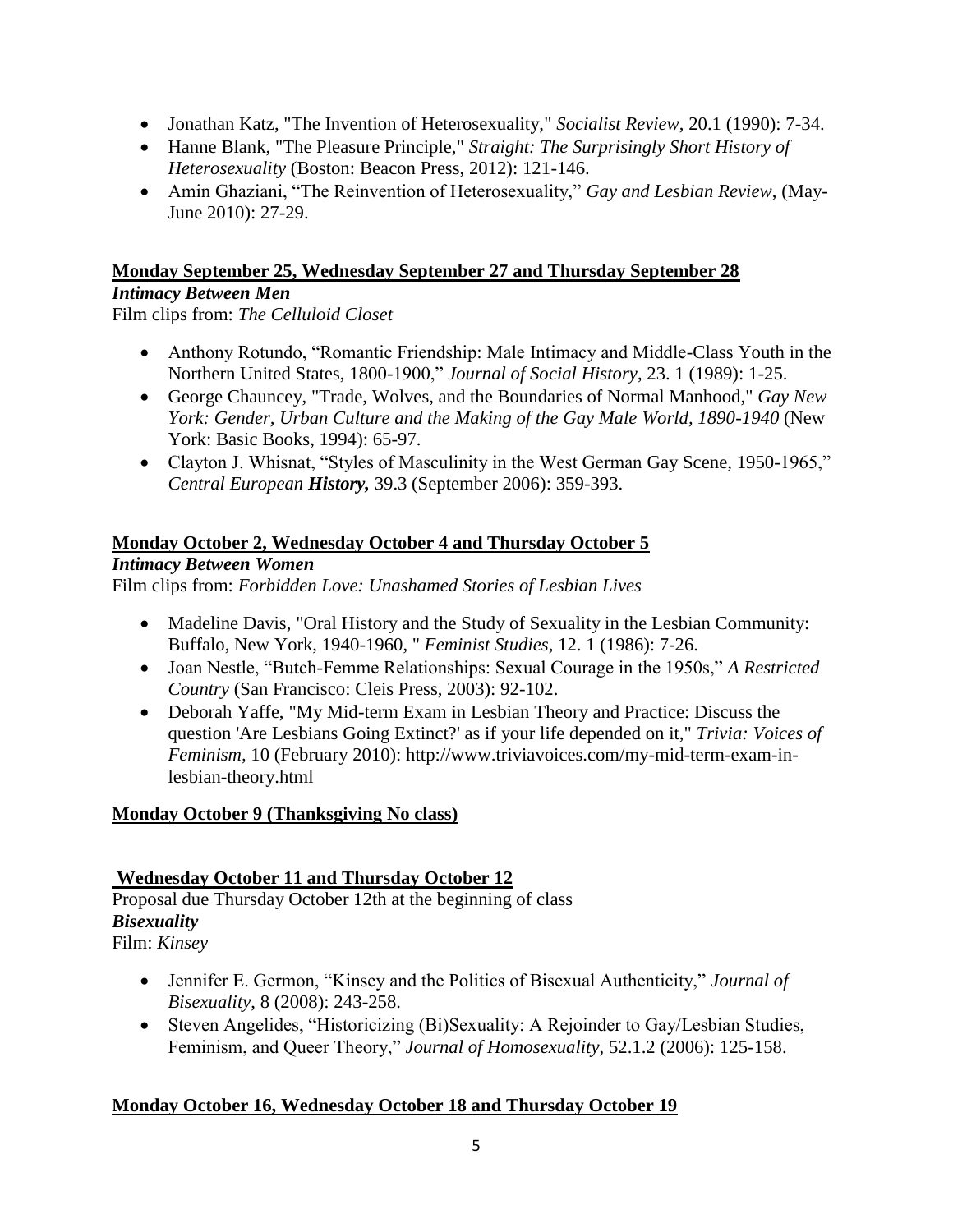#### *Age, Youth and Intergenerational Sex*

Film: *Kinsey* (cont.)

- Steven Maynard, "Horrible Temptations': Sex, Men and Working-Class Male Youth in Urban Ontario, 1890-1935," *Canadian Historical Review,* 78. 2 (June 1997): 191-235.
- Carol L. Dauda, "Childhood, Age of Consent and Moral Regulation in Canada and the UK," *Contemporary Politics*, 16.3 (August 2010): 227-247.
- Shannon Bell, "Pictures Don't Lie. Pictures Tell it All," *Journal of the History of Sexuality*, 6.2 (October 1995): 284-321.

#### **Monday October 23, Wednesday October 25 and Thursday October 26** *Courtship and Dating*

Film: *Kinsey* (cont.)

- Kathy Peiss, "Charity Girls and City Pleasures," *OAH Magazine of History*, 18.4 (July 2004): 14-16.
- Beth Bailey, "From Front Porch to Back Seat: A History of the Date," *OAH Magazine of History,* 18.4 (July 2004): 23-26.
- Alan Hunt and Bruce Curtis, "A Genealogy of the Genital Kiss: Oral Sex in the Twentieth Century," *Canadian Journal of Human Sexuality,"* 15.2 (2006): 69-84.

#### **Monday October 30, Wednesday November 1 and Thursday November 2**

Critical Reflection due November 2nd at the beginning of class *Marital Sex*

Film: *Kinsey* (conclusion)

- Erin Connell and Alan Hunt, "Sexual Ideology and Sexual Physiology in the Discourses of Sex Advice Literature," *Canadian Journal of Human Sexuality,* 15.1 (2006): 23-45.
- Rachel Cleves, "'What, Another Female Husband?': The Pre-History of Same-Sex Marriage in America" *Journal of American History* 101.4 (March 2015): 1055-1081.
- Mariana Valverde, "A New Entity in the History of Sexuality: The Respectable Same-Sex Couple," *Feminist Studies*, 32.1 (March 2006): 155 -162.

# **Monday November 6, Wednesday November 8 and Thursday November 9**

## *Sex as Work*

Film: *Strip Tease: The Greatest Erotic Dancers of all Time*

- Don Romesburg, "'Wouldn't a Boy Do?' Placing Early-Twentieth-Century Male Youth Sex Work into Histories of Sexuality," *Journal of the History of Sexuality*, 18.3 (Sept. 2004): 1-24.
- Becki L Ross, "Bumping and Grinding on the Line: Making Nudity Pay," *Labour / Le Travail*, 46 (Fall 2000): 221-250.
- Pivot Legal Society, "Evaluating Canada's Sex Work Laws: The Case for Repeal," (Dec. 2016)

http://www.pivotlegal.org/evaluating\_canada\_s\_sex\_work\_laws\_the\_case\_for\_repeal